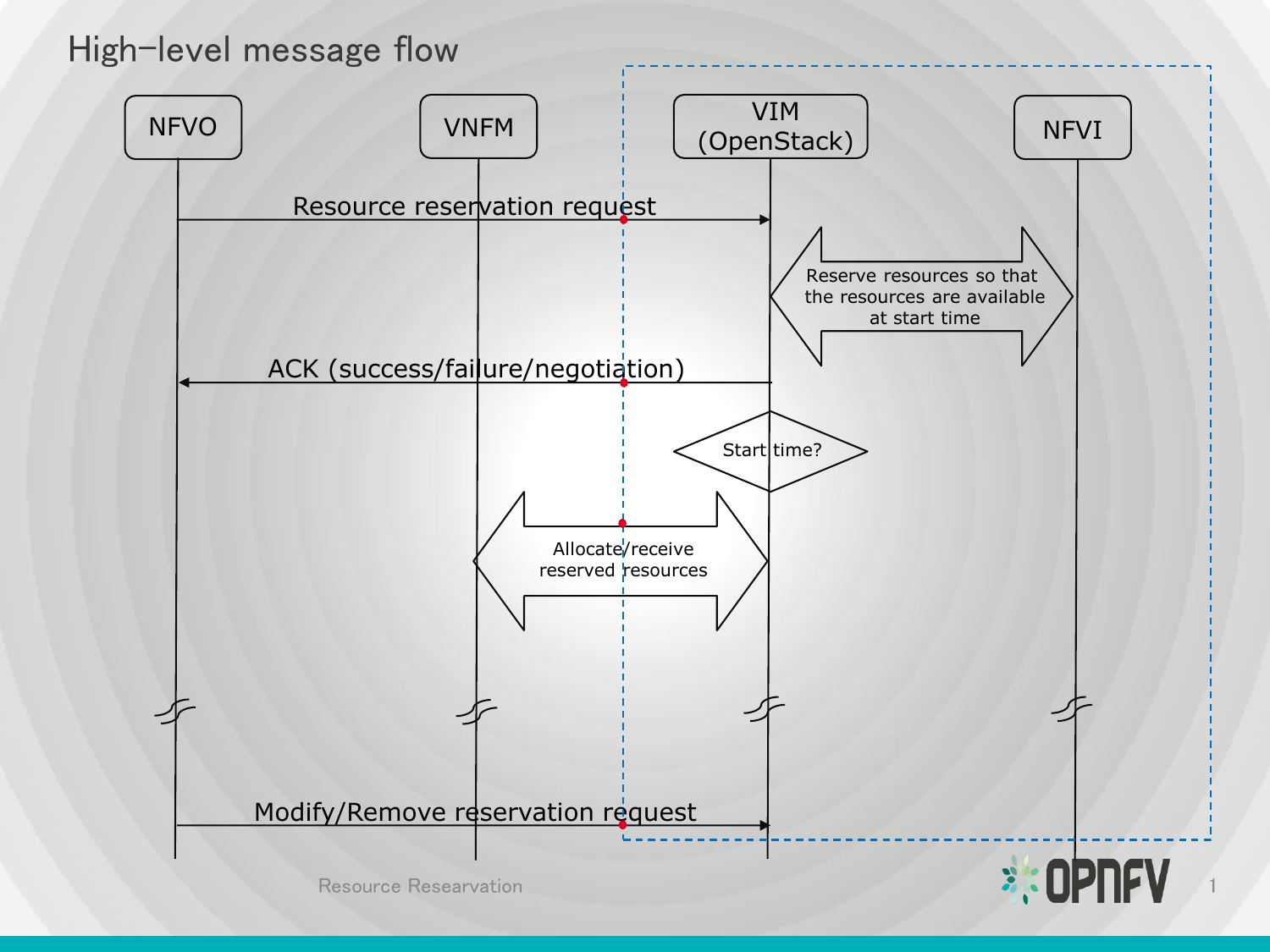- Tenant name (if doesn't exist, create new)
- Virtual container e.g. VM ID (to identify a VM in VIM)
	- VM image name (to be used during instantiation)
- vNIC attributes (to be attached to the VM)
	- ID, network bandwidth
- flavor\_id (hardware template ID. If doesn't exist, create for the following for each VM)
	- CPU pinning (ON/OFF)
	- vCPU info (type, number)
	- min vCPU clock frequency
	- # of vCPUs
	- Host type: Physical machine architecture
	- NUMA on/off
	- pCPU type (to where the vCPU should be allocated)
	- DPDK ON/OFF
	- VLAN attributes
	- SR-IOV ON/OFF
		- SR-IOV Device name
- **Memory**
- Storage attributes
- Inter VNFc connections attributes
	- Permitted communication latency value

## Information element resource reservation request

- Affinity rules (manual at the beginning)
- VL (connection point) attributes
	- End-Point type (IP etc.)
	- EP value (IP address etc.
	- VL NW bandwidth
	- **Usage start/end time**
- Zone ID
- VNFM ID